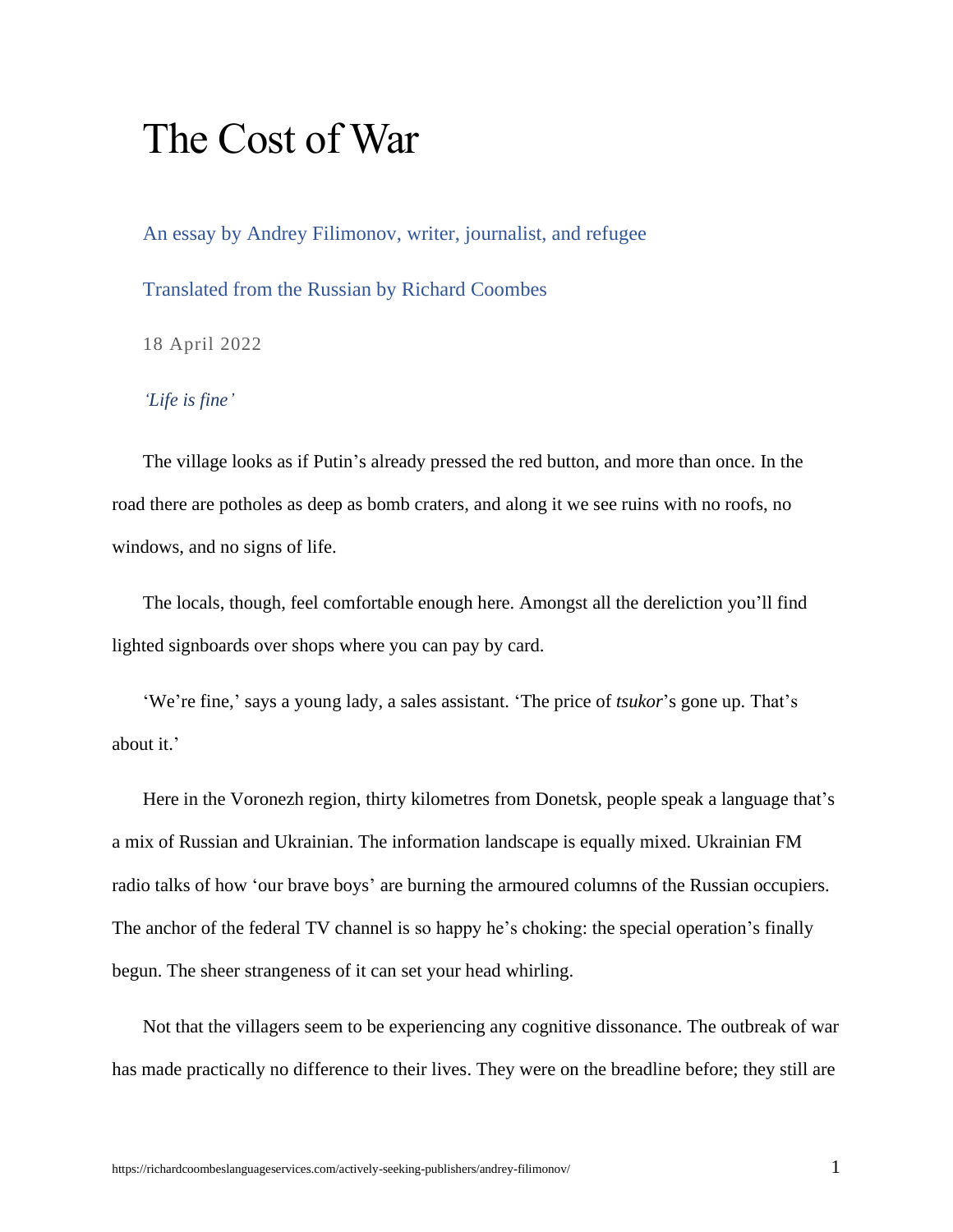now. Added to which, for the whole of the last eight years they've had military objects whizzing over their heads and occasionally coming down; when it doesn't fall smack into your garden, that's a result. Only yesterday (the sales assistant told us), a combat drone carrying a missile fell onto land belonging to the old state farm. But the missile didn't explode, so everything's fine. 'Life is fine.'

Time to put a little distance between us and this 'fine life'.

## *A semi-swastika for semi-fascists*

My wife and I decided to leave Russia after its president cheated us. He'd spent several weeks proclaiming that he was not preparing to attack Ukraine. And then he attacked. Suddenly, perfidiously, without declaring war. You can't forgive a head of state for a lie on that scale.

Besides, the man has absolutely no taste. He's given orders to gum up city streets with semiswastikas—the symbol of the new Russian semi-fascism. Real fascists call a war a war. 'Ours' are hiding behind a 'special operation'. At the same time, they've introduced wartime censorship into their 'peaceful' country.

Now, when Russian troops occupy any Ukrainian town, the first thing they do is arrest the journalists. Then they think nothing of robbing businessmen, farmers, and anyone who has money. They simply drive a tank up to a person's house and demand a million dollars.

What do you expect them to do, if that's how their president behaves? First he trashed the independent broadcaster NTV, then he confiscated Khodorkovsky's oil company.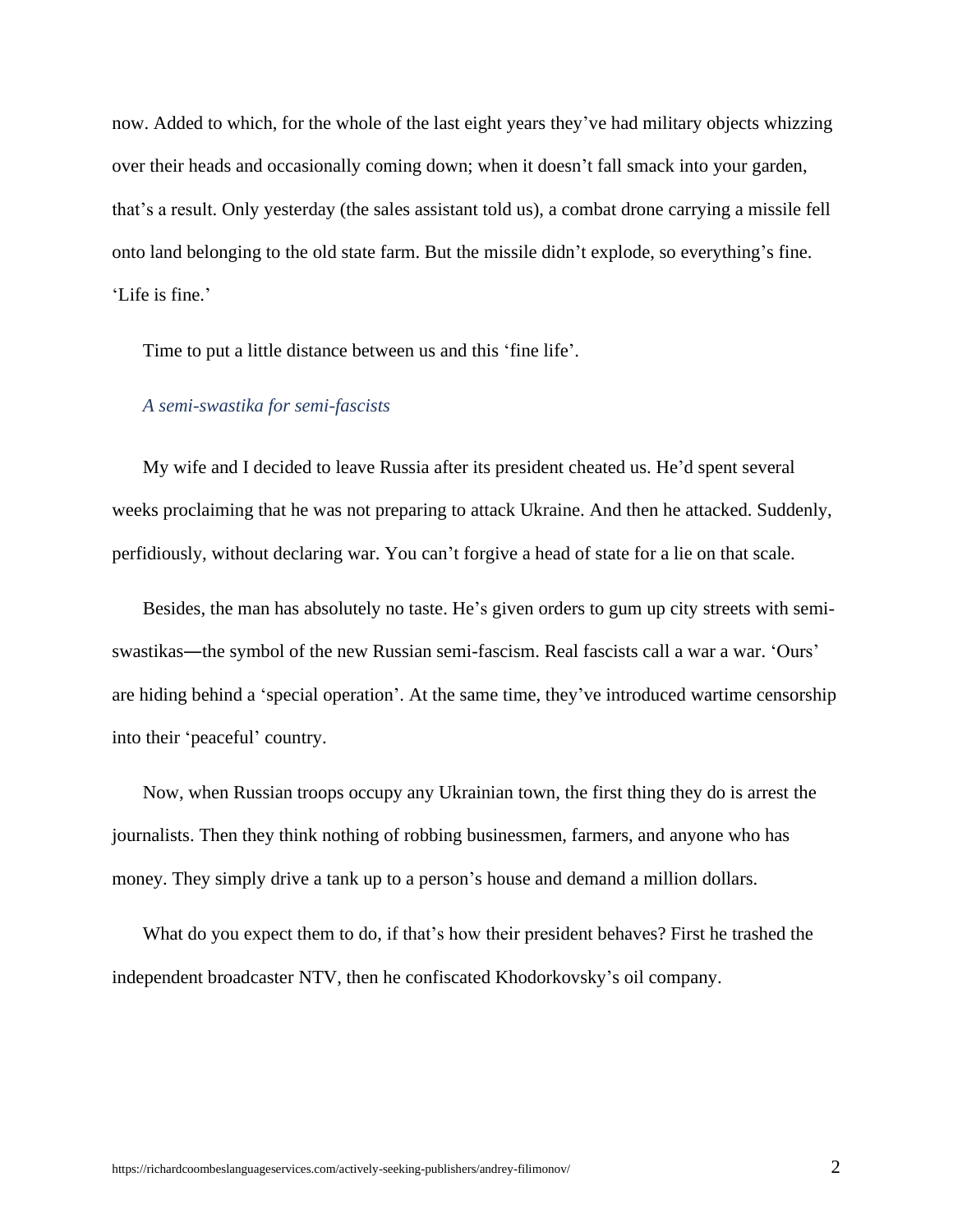## *Putin's expensive plaything*

There's a queue of cars several kilometres long at the Upper Lars checkpoint on the border with Georgia. When war broke out, so many people wanted to leave Russia that a new business took off here: skip the queue and go straight through; ten thousand rubles a head. A local *dzhigit* gets behind the wheel and guns your car along the endless jam, past the traffic police (who somehow fail to notice him), right up to the gates of the checkpoint.

My wife and I decided not to resort to the services of the *dzhigit*, and spent twenty hours in the queue. For which we were rewarded with new friendships. Oleg, a farmer from Kherson, told us how the 'defenders of the children of Donbas' had made off with his car and other material assets.

'They drove up to the house in a Ural and climbed over the fence like cockroaches,' he says.

Oleg and his family have been making their way out of the war zone via Crimea. He was struck most of all by the directness of the FSB officers at the border. They simply take your phones and spend ages digging through them.

'We're not used to this,' he says. 'The idea of a Ukrainian cop taking your phone is just unthinkable.'

Oleg regards his month spent 'under the Russians' as the worst he's witnessed in his whole life. Snipers shooting passers-by 'because they can'. Looters filching household appliances from houses.

'Why do they need our washing machines if they don't have running water in their villages?' he asks. 'Better for Putin to fix them normal toilets than go to war against us.'